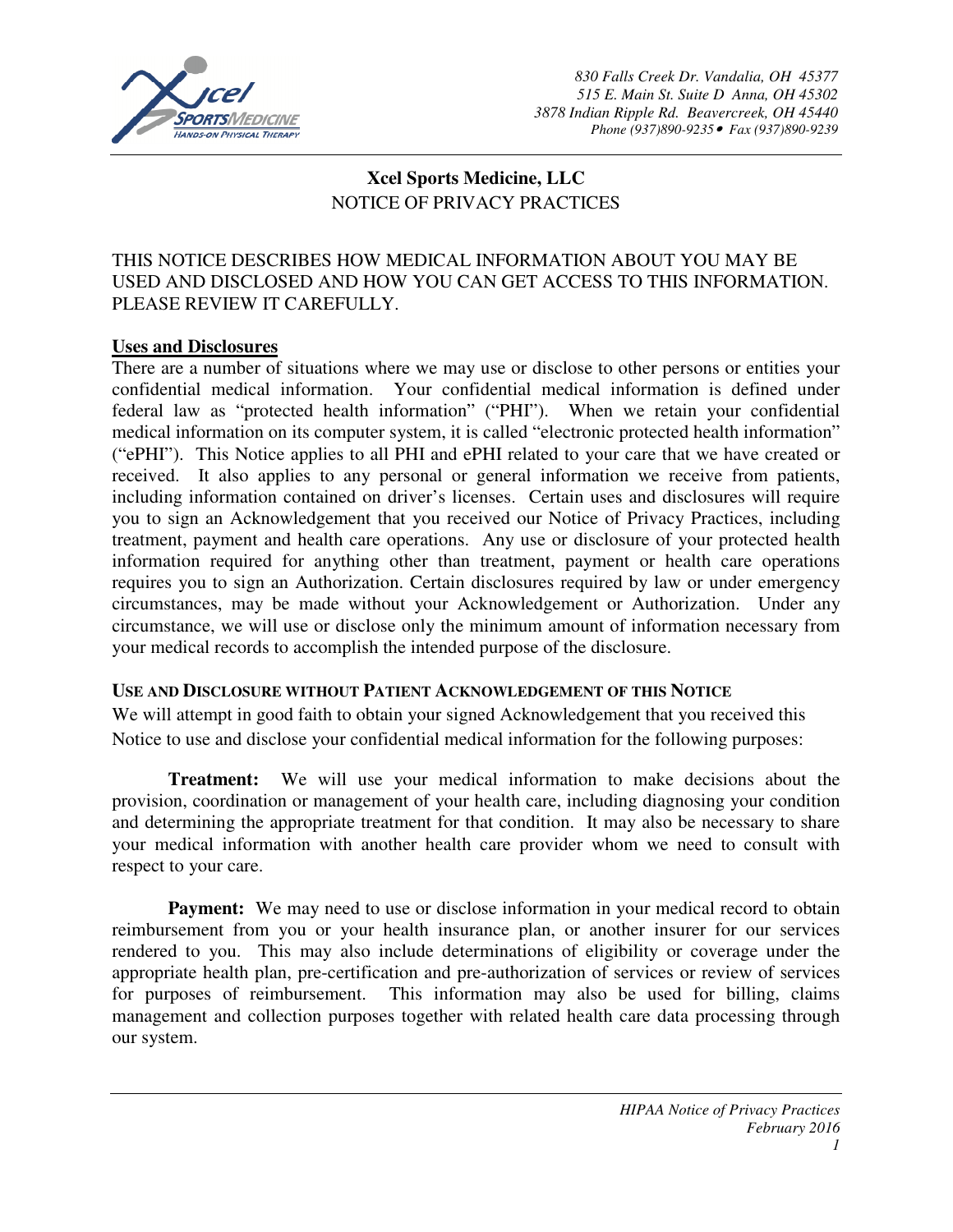

**Operations:** Your medical records may be used in our business planning and development operations, including improvement in our methods of operation, and general administrative functions. We may also use the information in our overall compliance planning, medical review activities, and arranging for legal and auditing functions.

#### **USE AND DISCLOSURE WITHOUT ACKNOWLEDGEMENT OR AUTHORIZATION**

There are certain circumstances under which we may use or disclose your medical information without first obtaining your Acknowledgement or Authorization. Those circumstances generally involve public health and oversight activities, law enforcement activities, judicial and administrative proceedings and in the event of death. Specifically, we are required to report to certain agencies information concerning certain communicable diseases, sexually transmitted diseases and HIV/AIDS status. We are also required to report instances of suspected or documented abuse, neglect or domestic violence. We are required to report to appropriate agencies and law enforcement officials information that you or another person are in immediate threat of danger to your health or safety as a result of violent activity. We must also provide medical record information when ordered by a court of law to do so.

#### **AUTHORIZATION FOR USE OR DISCLOSURE**

Except as outlined in the above sections, your medical information will not be used or disclosed to any other person or entity without your specific Authorization, which may be revoked at any time. In particular, except to the extent disclosure has been made to governmental entities required by law to maintain the confidentiality of the information, information will not be further disclosed to any other person or entity with respect to information concerning mental health treatment, drug and alcohol abuse, HIV/AIDS, or sexually transmitted diseases which may be contained in your medical records without your specific written consent and authorization. We likewise will not disclose your medical record information to an employer for purposes of making employment decisions, to a liability insurer or attorney as a result of injuries sustained in an automobile accident, or to educational authorities, without your written authorization. Your medical information will not be disclosed for marketing purposes or sold to any third party without your authorization.

Other uses and disclosures of your medical record information not covered by this Notice or the laws that apply to us will be made only with your written permission. If you provide us with permission to use or disclose information about you, you may revoke that permission, in writing, at any time. You understand that we are unable to "take back" any disclosures that we have already made with your permission and that we are required to keep any records of the care that we provided to you.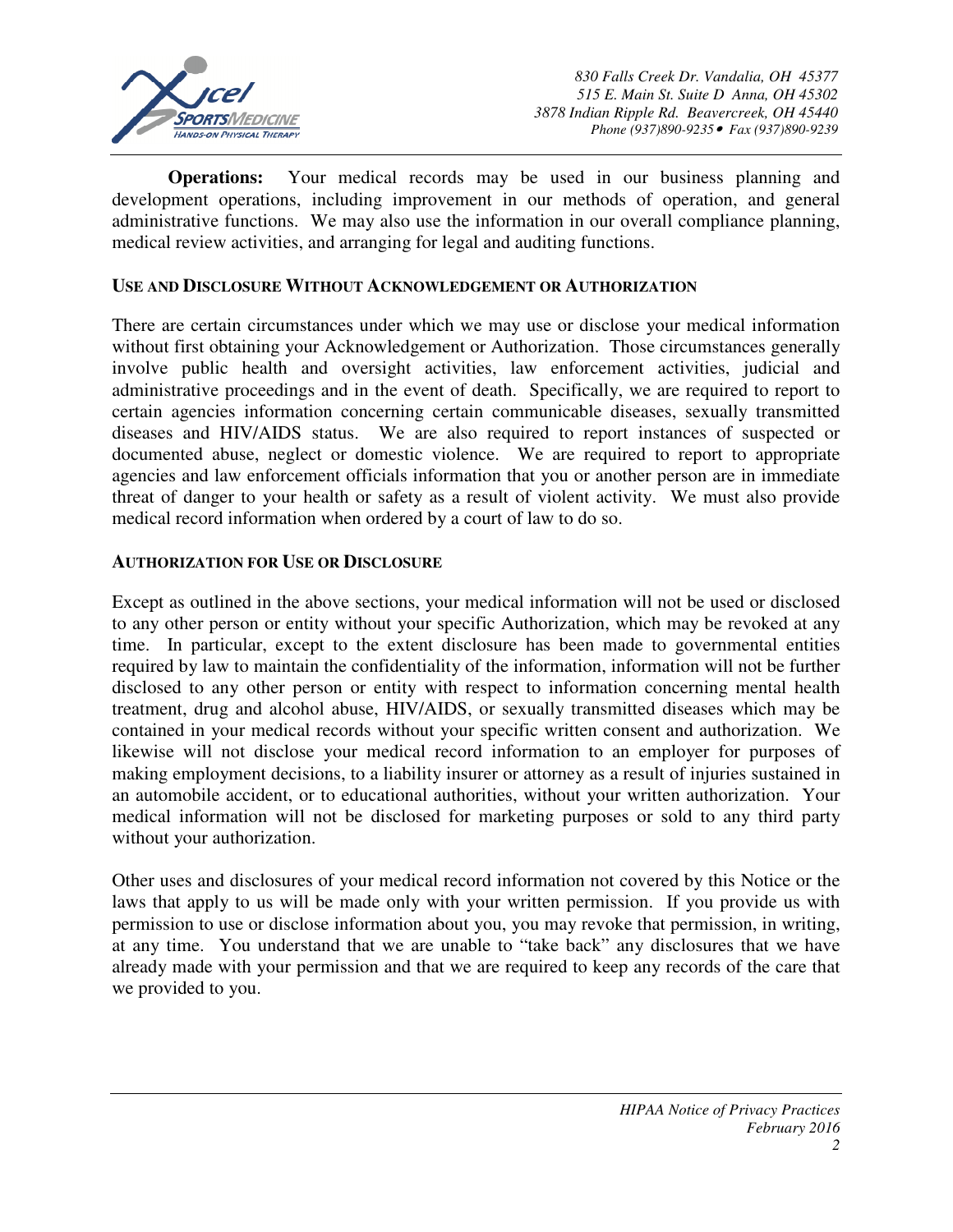

#### **ADDITIONAL USES AND DISCLOSURES**

**Advice of Appointment and Services:** The Practice may, from time to time, contact you to provide appointment reminders or information about treatment alternatives or other health related benefits and services that may interest you. The following appointment reminders may be used by the Practice: a) telephoning your home and leaving a message on your answering machine or with the individual answering the phone; b) sending a text message; or c) sending an email. You may update how you would like to receive the reminder information at any time.

#### **Individual Rights**

You have certain rights with respect to your medical record information, as follows:

- 1. You may request that we restrict the uses and disclosures of your medical records information for treatment, payment and operations, or restrictions involving your care or payment related to that care. We are not required to agree to the restriction; however, if we agree, we will comply with it, except with respect to emergencies, disclosure of the information to you, or if we are otherwise required by law to make a full disclosure without restriction.
- 2. You may also request a restriction on disclosure of protected health information to a health plan for purpose of payment or health care operations if you paid for the services out of your own pocket, in full. This does not apply to services that are covered by insurance. You are required to pay cash, in full, for the services before the restriction applies.
- 3. With respect to ePHI, we agree to give you your ePHI in the form and format requested by you, if it is readily producible in that form or format. If it is not readily producible in the form or format requested, we will give you a readable hard copy form. Any directive given to us by you to transmit ePHI must be done in writing by you, signed and clearly identify the designated person and location to send the ePHI. We will provide you access to your PHI or ePHI within thirty (30) days from the date of request.
- 4. You have the right to request receipt of confidential communications of your medical information by an alternative means or at an alternative location. If you require such an accommodation, you will be charged a fee for the accommodation and will be required to specify the alternative address or method of contact and how payment will be handled.
- 5. You have the right to inspect, copy and request amendment to your medical records. Access to your medical records will not include psychotherapy notes contained in them, or information compiled in anticipation of or for use in a civil, criminal or administrative action or proceeding or for which your access is otherwise restricted by law. We will charge a reasonable fee for providing a copy of your medical records, or a summary of those records, at your request, which includes the cost of copying, postage, or preparation of an explanation or summary of the information.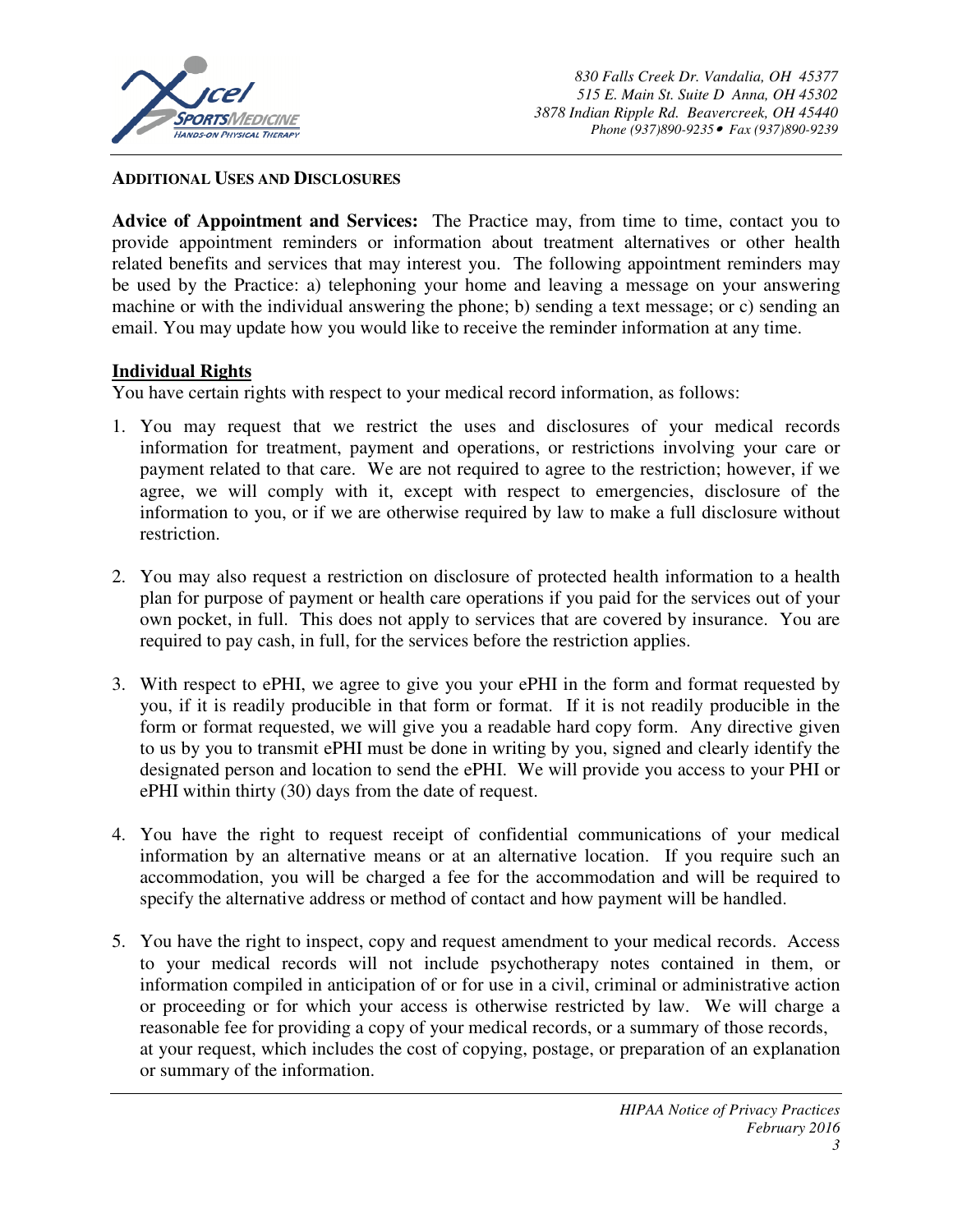

- 6. We may deny any request for amendment of your PHI or ePHI if the information was not created by us (unless the originator of the information is no longer available to act on your request); is not part of the designated record set maintained by us; is not part of the information to which you have a right of access; or is already accurate and complete, as determined by us. If we deny your request for an amendment, we will give you a written denial including the reasons for the denial and the right to submit a written statement disagreeing with the denial.
- 7. All requests for inspection, copying and/or amending information in your medical records must be made in writing and be addressed to "Privacy Officer" at our address. We will respond to your request in a timely fashion.
- 8. You have a limited right to receive an accounting of all disclosures we make to other persons or entities of your medical records information except for disclosures required for treatment, payment and health care operations, disclosures that require an Authorization, disclosures incidental to another permissible use or disclosure, and otherwise as allowed by law. We will not charge you for the first accounting in any 12-month period; however, we will charge you a reasonable fee for each subsequent request for an accounting within the same 12-month period.
- 9. You have the right to obtain a paper copy of this notice if the notice was initially provided to you electronically, and to take one home with you if you wish.
- 10. All requests related to your rights herein must be made in writing and addressed to "Privacy Officer" at the address noted below.
- 11. You have the right to receive notification from us if any breach of your unsecured protected health information occurs.

# **Our Duties**

We have the following duties with respect to the maintenance, use and disclosure of your medical records:

- 1. We are required by law to maintain the privacy of the protected health information in your medical records and to provide you with this Notice of its legal duties and privacy practices with respect to that information.
- 2. We are required to abide by the terms of this Notice currently in effect.
- 3. We reserve the right to change the terms of this Notice at any time, making the new provisions effective for all health information and medical records we have and continue to maintain. All changes in this Notice will be prominently displayed and available at our office.